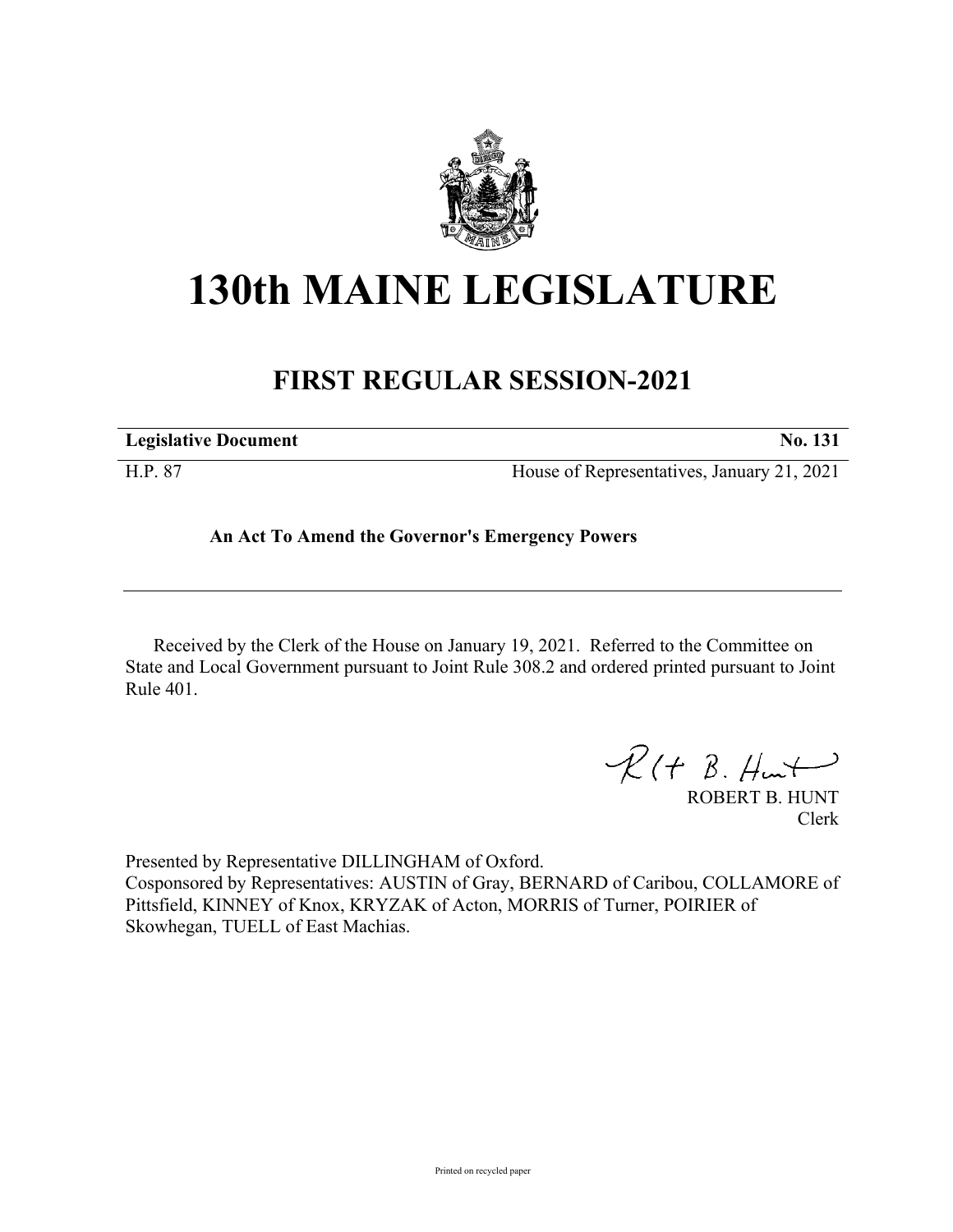| $\mathbf{1}$   | Be it enacted by the People of the State of Maine as follows:                                |
|----------------|----------------------------------------------------------------------------------------------|
| 2              | Sec. 1. 37-B MRSA §742, sub-§1, ¶C, as amended by PL 2019, c. 617, Pt. H, §1,                |
| 3              | is further amended by amending subparagraph (6) to read:                                     |
| $\overline{4}$ | (6) Direct and compel the evacuation of all or part of the population from any               |
| 5              | stricken or threatened area within the State, if the Governor determines this action         |
| 6              | necessary for the preservation of life or other disaster mitigation, response or             |
| $\overline{7}$ | recovery. An action taken under this subparagraph must be applied to the smallest            |
| 8              | political subdivision possible. Statewide application of this subparagraph must be           |
| 9              | approved by a majority of the membership of the Legislative Council;                         |
| 10             | Sec. 2. 37-B MRSA §742, sub-§1, ¶C, as amended by PL 2019, c. 617, Pt. H, §1,                |
| 11             | is further amended by amending subparagraph (8) to read:                                     |
| 12             | (8) Control ingress and egress to and from a disaster area, the movement of persons          |
| 13             | within the area and the occupancy of premises therein. Occupancy limitations that            |
| 14             | would have a substantial impact on the operation of businesses in the State must             |
| 15             | be approved by a majority of the membership of the Legislative Council;                      |
| 16             | <b>Sec. 3.</b> 37- <b>B MRSA §742, sub-§1, ¶C,</b> as amended by PL 2019, c. 617, Pt. H, §1, |
| 17             | is further amended by amending subparagraph (9) to read:                                     |
| 18             | (9) Suspend or limit the sale, dispensing or transportation of alcoholic beverages,          |
| 19             | explosives and combustibles;                                                                 |
| 20             | Sec. 4. 37-B MRSA §742, sub-§1, ¶C, as amended by PL 2019, c. 617, Pt. H, §1,                |
| 21             | is further amended by amending subparagraph (12) to read:                                    |
| 22             | (12) Take whatever action is necessary to abate, clean up or mitigate whatever               |
| 23             | danger may exist within the affected area. Any action under this subparagraph that           |
| 24             | would directly result in the temporary or permanent closure of any business or civic         |
| 25             | or religious organization must be approved by $2/3$ of the membership of the                 |
| 26             | Legislative Council; and                                                                     |
| 27             | Sec. 5. 37-B MRSA $\S$ 742, sub- $\S$ 1, $\P$ E is enacted to read:                          |
| 28             | E. In dealing with a declared state of emergency under this subsection, the following        |
| 29             | powers may not be invoked:                                                                   |
| 30             | (1) The eminent domain powers granted in section 821; and                                    |
| 31             | (2) The enforcement powers granted in section 786, unless the Governor                       |
| 32             | specifically invokes those powers by an order issued pursuant to a civil emergency           |
| 33             | proclamation and approved by 2/3 of the membership of the Legislative Council.               |
| 34             | That order must specify those emergency orders or rules that are enforceable                 |
| 35             | pursuant to this subparagraph and must further specify the enforcement activities            |
| 36             | emergency management organizations are to pursue. An enforcement action may                  |
| 37             | not be taken pursuant to this subparagraph without publication of the order                  |
| 38             | authorizing the action in a manner reasonably calculated to give affected persons            |
| 39             | adequate notice of the order or rule to be enforced and the sanctions to be applied.         |
| 40             | Publication of the order may include publication on the Internet.                            |